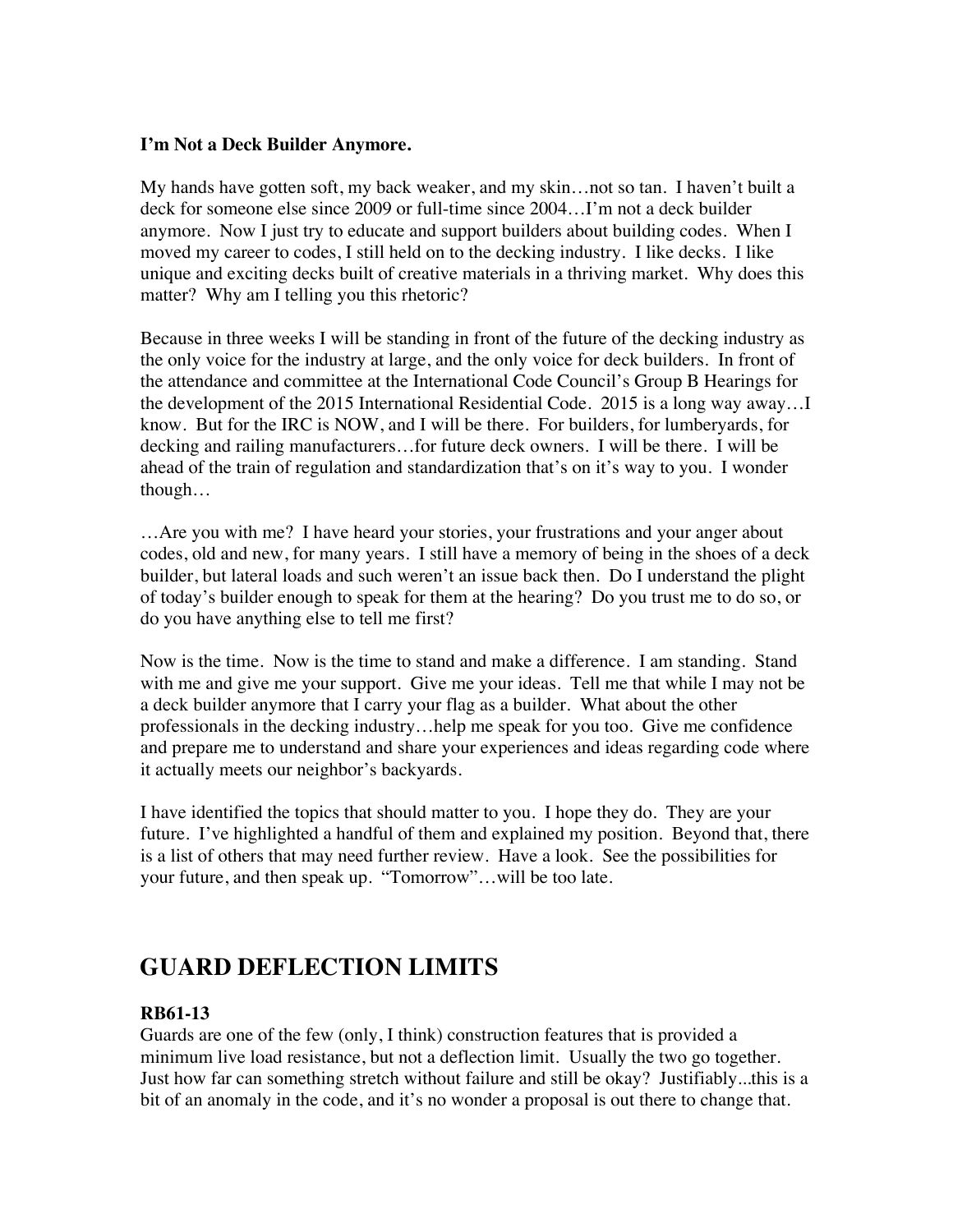This proposal seeks to end this anomaly, but yet add another ambiguity. Deflection limits proposed, while perhaps reasonable, will not be verifiable during inspection. Guard posts can deflect about 3 inches, and top rails downward about 1 inch over 8 feet. This deflection would presumably be determined during a 200 lb. load placed at the top of the rail, either at guard post, or between guard posts. This, of course, is the 200 lb. load that is supposed to be tested at 400 to 500 lb, but is usually tested with a push by the inspector.

The proposal is made complicated with the inclusion of the combination post and horizontal top rail deflection. In this criterion, a guard top rail cannot deflect outward by more than a combined amount of approximately 1.5 inches in the post plus 1 inch over 8 ft. in the horizontal rail.

# **GLENN'S OPINION: Not in favor**

Without a tested or engineered assembly to prove these deflection limits under load, an inspector in the field will have code under his/her nose requiring the following: Under a 200 lb. horizontal force, the inspector must determine, simultaneously, how much the guard post deflects outward and how much the horizontal rail deflects, from the deflected post position. How is that going to happen? It's probably not. It's more likely that you will be expected to use an engineered, tested, or standardized (proposed in RB268) guard in the future, as these requirements can not be verified any other way. I believe this will greatly impact the architectural freedom and affordability of guard construction. I do not believe there is an epidemic of guard failure from work of educated builders. Rather I believe there is an epidemic of builders and inspectors that have long ignored attention and education regarding deck construction. I believe owners need to inspect and maintain their property and not expect performance of a new deck in one a decade old. I do not believe the benefits of a listed deflection limit outweigh the damage to architectural freedom. I also know that the code already gives an inspector a path to demand a test or analysis of a guard system if there is concern that the loads are not met. Therefore if a particular guard is perceived as not built sufficiently, there is already a means in the code to have it remedied, but without restricting the construction of every single other guard. I also believe that deflection in guards is acceptable to some degree, as it alerts users that the guard is perhaps being loaded too much. Don't you back off of a guard that begins to lean a bit?

# **DECK AND STAIR DISTANCE TO PROPERTY LINES**

# **RB66-13**

Provides an exception to fire resistive construction for decks greater than 5 feet from the property line or the dwelling. However, decks aren't very clear in fire separation distance requirements ("setbacks" from property lines). This proposal may inadvertently require fire resistive construction of low level decks less than 5 feet where previously not required.

# **RB74-13**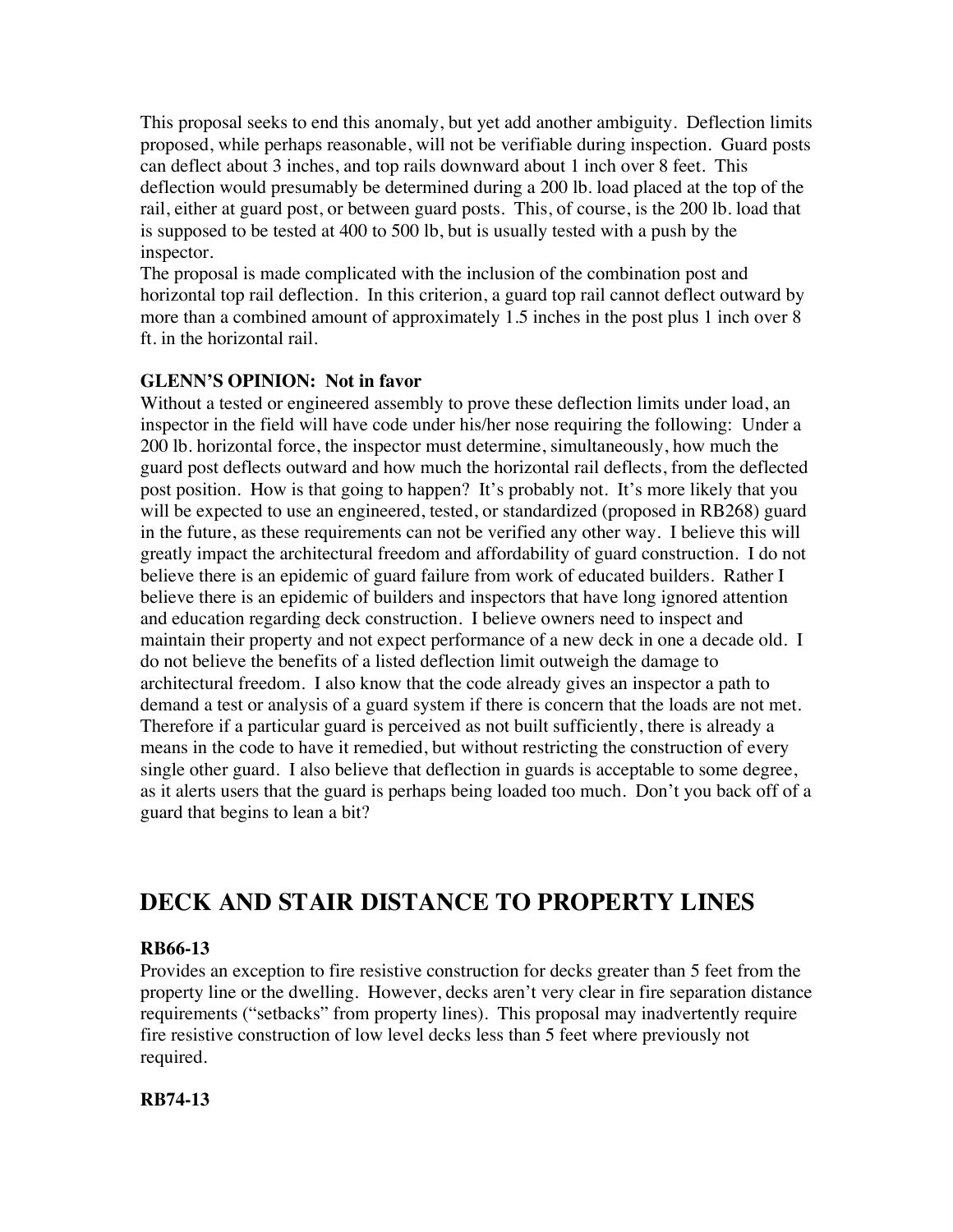Prohibits exterior stairways less than 5 feet from lot lines and other buildings on the lot. May inadvertently restrict stairs on low level decks, or stairs from a deck between a home and a detached garage.

### **RB75-13**

Prohibits accessory structures, such as patio covers and decks, whether attached or detached, less than 5 feet from lot lines. May unnecessarily limit deck construction near property lines.

#### **GLENN'S OPINION: Not in favor.**

It is not clear how decks are handled in Table R302.1 for fire separation distance. What laymen oft refer to as "setbacks". Fire separation distance is intended to keep one house from catching the neighbor's house on fire. It is not related to ground fires that would spread under a low-level deck, such as a wild-land fire. "Floors" are not listed in the table, so "walls" and "projections" are often used for decks. As projections, the concern is fire from beneath the projection, like eaves of a roof. For these, fire protection beneath the projection is required when too close to the property line. Upper level decks may likely receive heat and fire from below, as it escapes the windows of a neighboring home. Low-level deck will receive heat and burning brands from on top. The dynamic is different, but the code does not differ. The code does not provide specifically for decks at all in this regard. If decks or exterior stairs are to be mentioned in the section about fire separation distance they should be properly understood and addressed accordingly. The implications from these proposals could be dramatic, as they do not take into account many design possibilities. The arguments in some of the reason statements are also flawed.

# **ILLUMINATION OF EXTERIOR STAIRWAYS**

# **RB102-13**

Removes all requirements for illumination of exterior stairways.

# **GLENN'S OPINION: In Favor, AS MODIFIED.**

This section is confusing and does need a re-write. In my interpretation of the current code, a light fixture is required at the top of the stairway, and the entire stairway needs to be illuminated. I think this could be over-regulation, however, are we sure we want a home that may have only a second story exit and has no illumination available to reach grade? A light outside the door from the house must still be provided, but that would be it.

I believe the top landing of an exterior stairway should be illuminated, both to alert of the fall hazard, and to assist those preparing to descend the stairway. I believe that the top of a stairway is a hazardous location. Deck users not intending to use the stairs may inadvertently fall at the unguarded edge, like at the edge of a deck with no guards. A light in that general location will make the stair hazard more noticeable. For those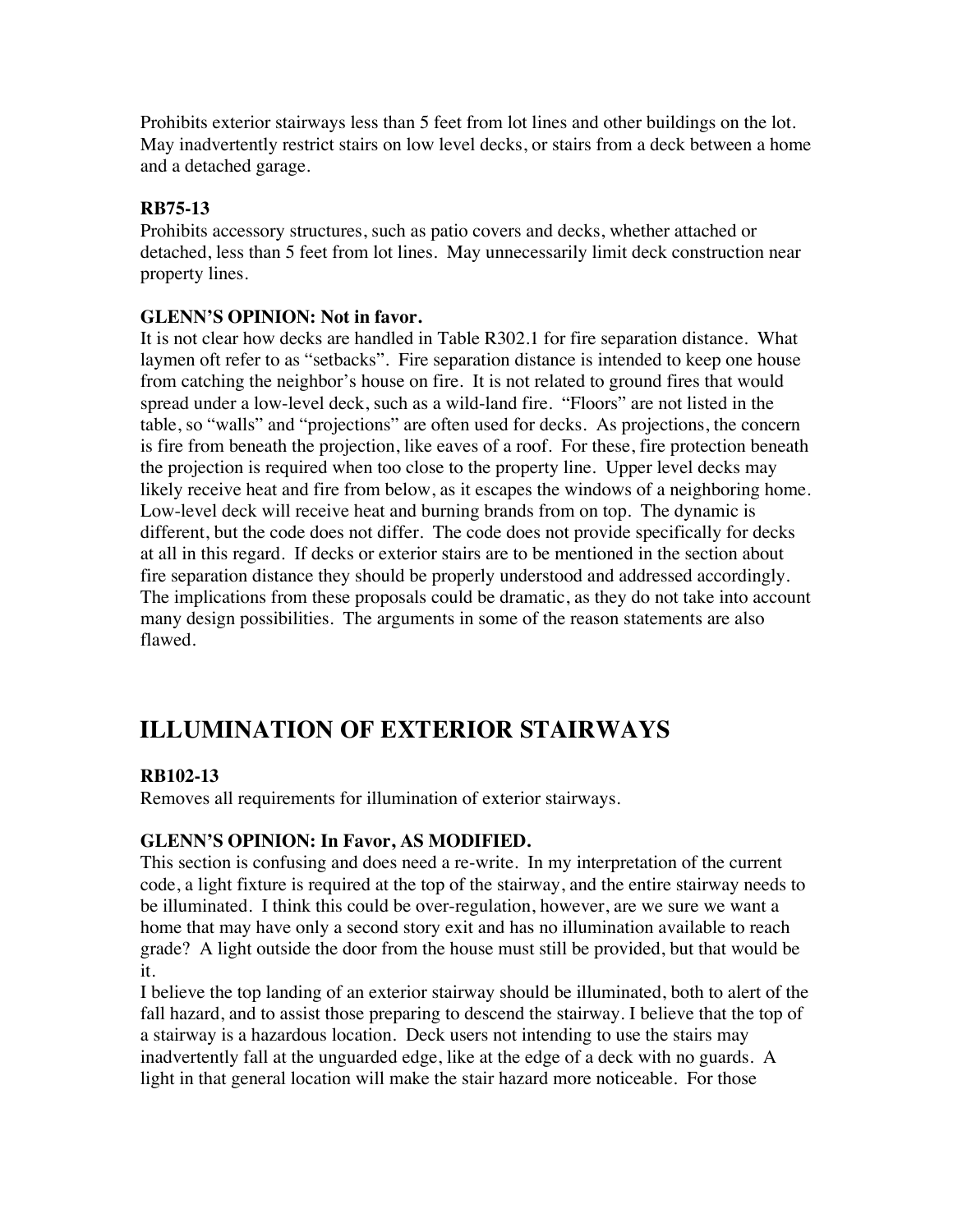intending to use the stairs, illumination near the top will assist them in transitioning from the deck to the repetitive motion down the stairway.

I suggest supporting the proposal with modification that a light be provided in the immediate vicinity of the upper landing of exterior stairways. However, What do you think? Is any of this lighting really necessary, and how does an inspector even verify if it's bright enough or close enough. I know that some state codes have already eliminated exterior stair illumination altogether.

As deck professionals, illumination of exterior stairs is directly our business, so we should give our opinion. With the intent and purpose of the code in mind, not the great upsell for lights, what do you believe should be the minimum allowable standard of construction for the stairs you build? What is the opinion of the owners you represent?

# **SAFETY GLAZING**

# **RB115-13**

Clarifies that glass behind the stairs at the bottom of a stairway does not need to be safety glazed. Clarifies a requirement that would be senseless as previously written.

# **GLENN'S OPINION: In Favor**

This is a sensible proposal from the Colorado Chapter of ICC. Currently, the language of the code would allow an inspector to require windows behind and underneath a stairway to be safety glazed (tempered). As a liaison to the ICC chapter, I have worked with them on this proposal and I support it. I would like to support the proposals of our allies, where appropriate.

# **MEASURING DECK HEIGHT**

# **RB143-13**

Eliminates the requirement to measure the height of a deck from a point 36 horizontally from the edge when determining if guards are required. Measurement would return to being at the edge of the walking surface. Specifies that only floors, stairs, ramps and landings require guards, intending to exclude landscaping features from regulation.

# **GLENN'S OPINION: Not in favor**

I agree with more clearly describing "floors, landings, stairs and ramps" over "walking surfaces", as many inspectors view everything as a walking surface. I do not, however, agree with measuring a fall hazard directly at the edge of a deck. The current language more accurately reflects the intent and the hazard, that you will hit the ground a bit away from the edge. I believe speaking against this proposal will show that NADRA is levelheaded and reality-based in their code stances, even when it means not supporting a decrease of regulation.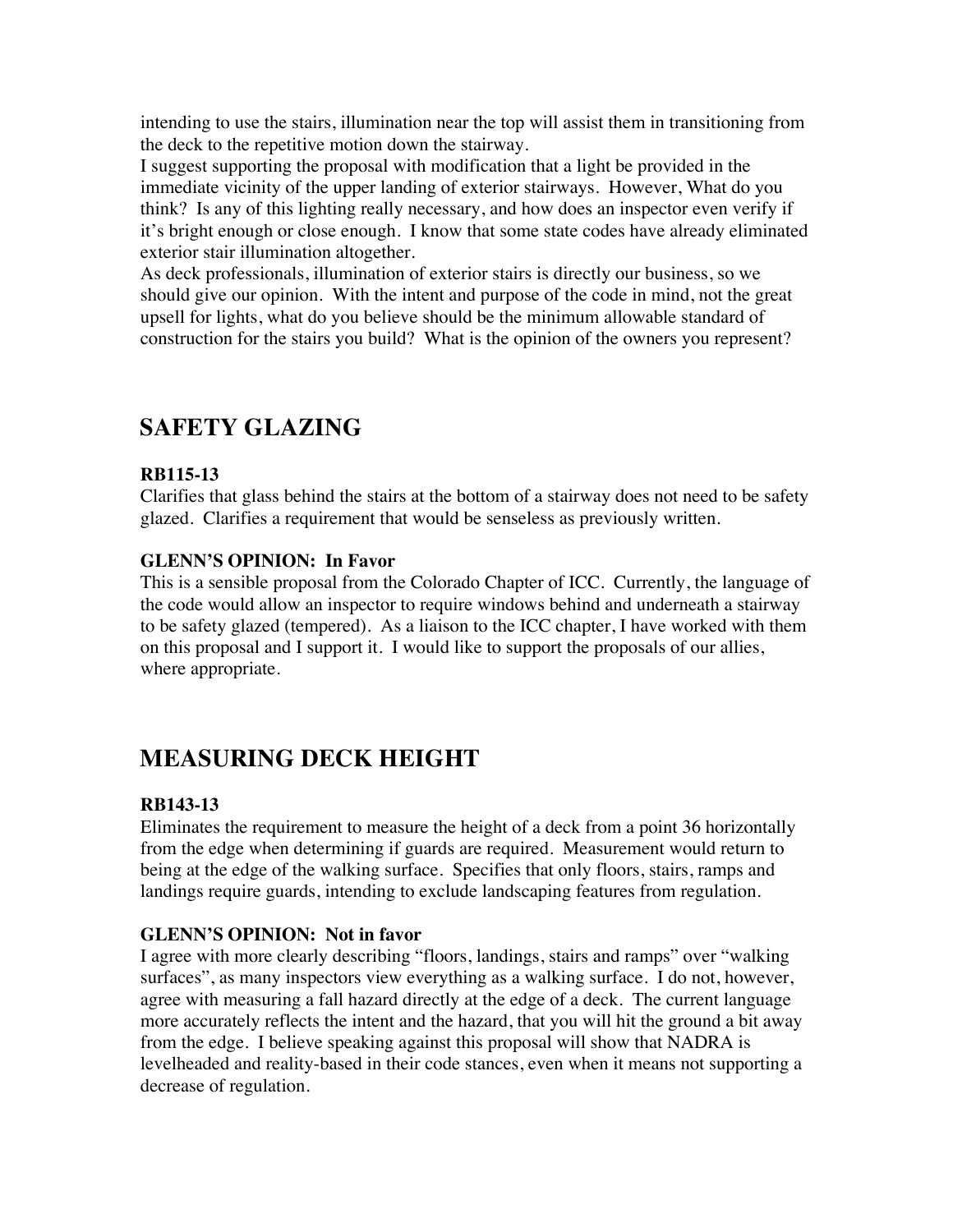# **MEASURING GUARDS**

# **RB145-13**

Eliminates measuring required guard height from fixed seating. Allows guards at built in bench seating to no longer be measured from the bench seat. Restores previous design freedom allotted by the IRC.

# **GLENN'S OPINION: In favor**

I have long disliked the requirement to measure guard height from fixed bench seating. This code provision essentially ended built in seating at the edge of a deck with only speculation and anecdote of the perceived hazard. This proposal is from the Colorado Chapter of ICC, for which I am a member, and I agree with their stance. The Chapter has specifically asked for the support of NADRA on this proposal, and I would like to give that to them and further develop our relationship with this ally.

# **BLOCKING OVER BEAMS**

# **RB247-13**

Eliminates the requirement for blocking over a beam when joists cantilever 24 inches or less. Only applies in specific seismic zones. Provides for added flexibility in installing deck drainage systems over dropped beams.

#### **GLENN'S OPINION: In favor.**

This will provide greater design freedom to deck builders using under deck drainage systems. I have often received costly engineering letters allowing omission of this blocking for the installation of drainage pans. There is never an engineered alternative, just an "it's okay to remove" message. This is an unnecessary cost of construction for such short cantilevers. I would like to support the National Association of Homebuilders on this proposal.

# **HANGERS ON BEAMS AND LEDGERS**

# **RB253-13**

Prohibits connection of hangers solely to the bottom half of beams. Requires all joists to be fastened with approved connectors when framed into the side of a beam. Will restrict design flexibility in designs such as  $2x6$  joists hanging from the bottom portion of a  $2x12$ beam or ledger.

# **GLENN'S OPINION: Not in favor.**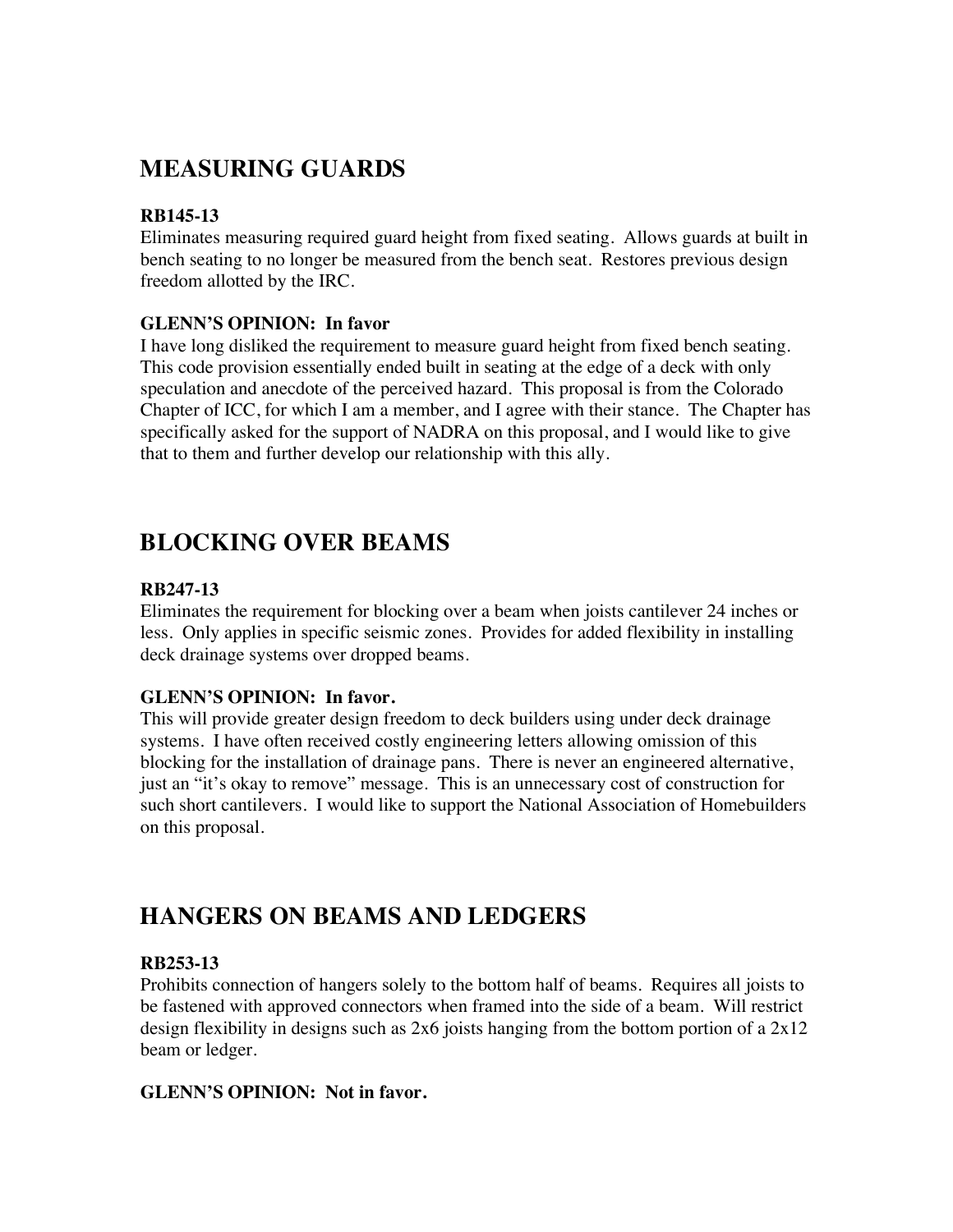Though this proposal comes from the well-respected American Wood Council, I would like more justification that minimal loads from conventionally sized lumber joists are actually so severe as to split a supporting member. This appears to be calculated assumptions of engineering that is not balanced with the reality and empirical experiences of real world construction. I do not believe there has been a report of problems with this connection, and would like more information than the proponent provides in their reason statement.

# **LATERAL LOADS**

# **RB260-13**

Requires the two hold-down tension devices (permitted by the IRC) to be installed within 24 inches of the end of each deck. Adds to an already confusing code provisions currently lacking justification.

#### **RB261-13**

Provides an exception for hold-down tension devices in decks less than 30 inches above grade. By providing an "exception" to something that is only "permitted" but not required does not make any sense. By default, it will make the argument that the anchors are required even stronger.

### **RB262-13**

Provides a second lateral load connection method using an angled bracket connecting to the bottom of the joists and wall plates in the house. Requires connection to be made in four locations with 750 lb. each (when connection is used). This proposal builds on the unfounded 1500 lb load in two locations, and will make it that much harder to propose accurate and tested values in the future.

#### **RB263-13**

Provides an exception for hold down devices in decks less than 30 inches above grade, provided the deck is connected to a band joist. There cannot be an exception to something that is not a rule.

#### **GLENN'S OPINION: Not in favor.**

I believe my very strong opinions against the poorly written and unsubstantiated lateral load provisions in the IRC are well understood. The issue of lateral loads on decks needs to be properly researched before more code is built in its regard. Though these proposals appear to lighten the burden of the lateral load provisions, they also inadvertently justify them elsewhere. I do not want to support any code that makes the current lateral load anchor details appear to be mandatory. They are NOT required. The reason statements for these proposals even refer to the current detail, in error, as "required." Though these proposals would appear to benefit the decking industry with less restrictions, I strongly encourage NADRA to take a stand against any more lateral load code provisions until appropriate research can be conducted and code can be based on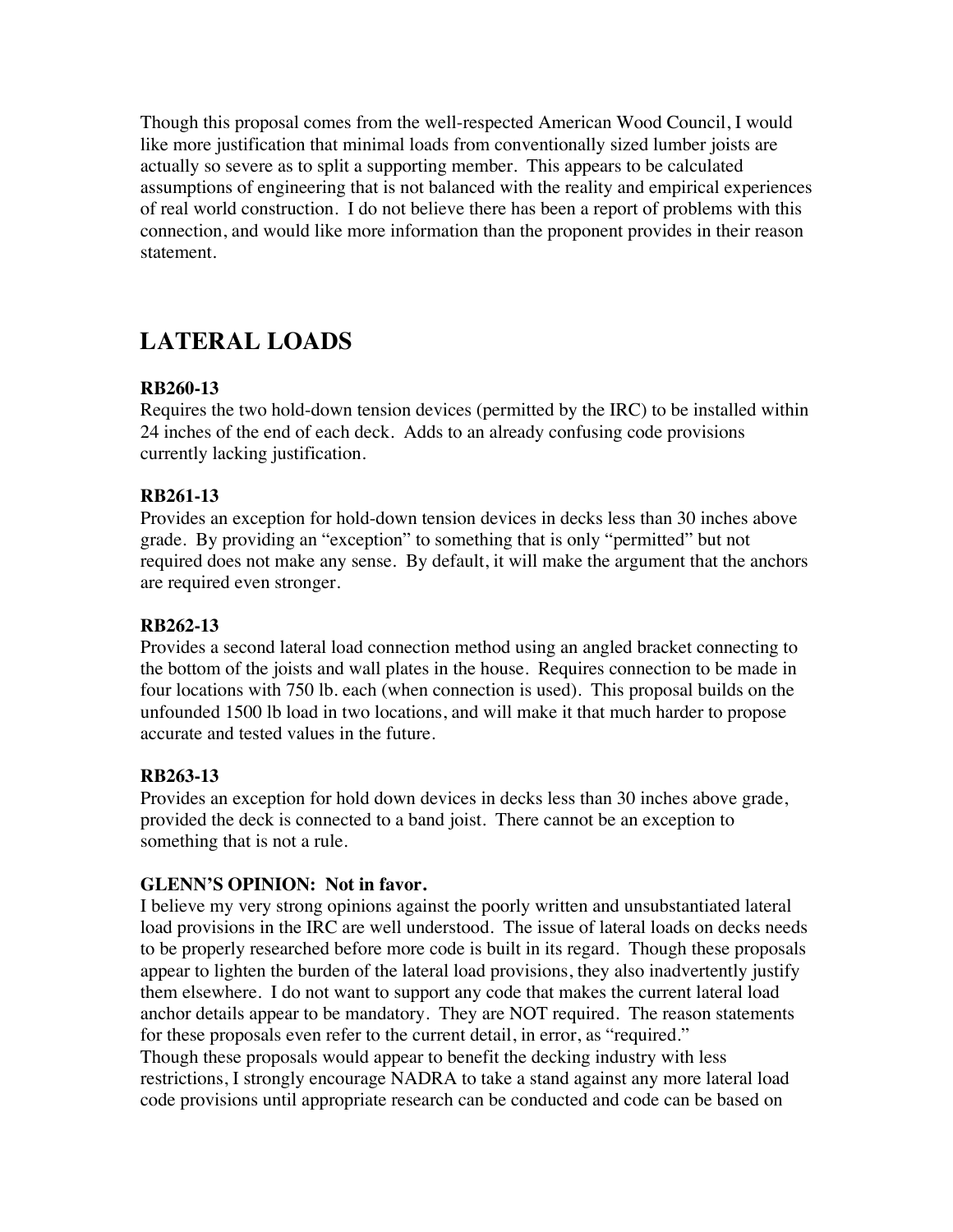validated data, not guesses from thin air. We must make it clear that we will not stand by this bad code, even when a proposal appears to benefit us. We must shelf lateral loads until the 2018 IRC, to allow time for research and education. Code should not be rushed in when it's not ready. These proposals will make it harder to educate building officials that the anchors are NOT required. Discovering lateral load values and appropriately addressing them in the IRC is already a mountain to climb. If these provisions are added, it will be that much harder to reach the top in the future and undo the assumptions of the past.

# **PRESCRIPTIVE DECK CONSTRUCTION**

# **RB268-13**

This is a very large proposal for complete prescriptive requirements for deck construction. I attended a meeting with a number of prominent organizations in Virginia last year to discuss the original draft of this document. Working with these other organizations under mutual respect and mutual compromise, we were able to agree on a minimal version of this proposal at this time. It was discussed quite positively that this group would continue to work together in the future on quality deck codes. The agreed upon proposal was put forth from NADRA and others in RB264. A few members at the meeting did not appreciate the mutual respect and compromise that we worked to achieve, and submitted a larger version of the draft on their own. That draft is represented in this proposal, and works to undermine the relationships, understanding and mutual compromise that this group had begun.

# GLENN'S OPINON: NOT in favor.

This proposal represents what could NOT be respectfully agreed upon and understood by many other segments of the industry. I also believe much of it is unfounded. I encourage NADRA to always take the higher road and respectfully acknowledge and respect the experiences, expertise and ideas of other professionals in other segments of the decking industry. I do not wish to see the compromise and mutual respect developed during that Virginia meeting to be in vain. While I do wish to see more prescriptive code included in the IRC to assist in affordable and safe deck construction, I do not want poorly developed code that limits architectural freedom.

# **CONNECTION TO BRICK VENEER**

# **RB373-13**

Moves the long-standing prohibition of supporting loads on brick veneer to a different section heading in the IRC. This is an organizational change only.

# **GLENN'S OPINION: In favor.**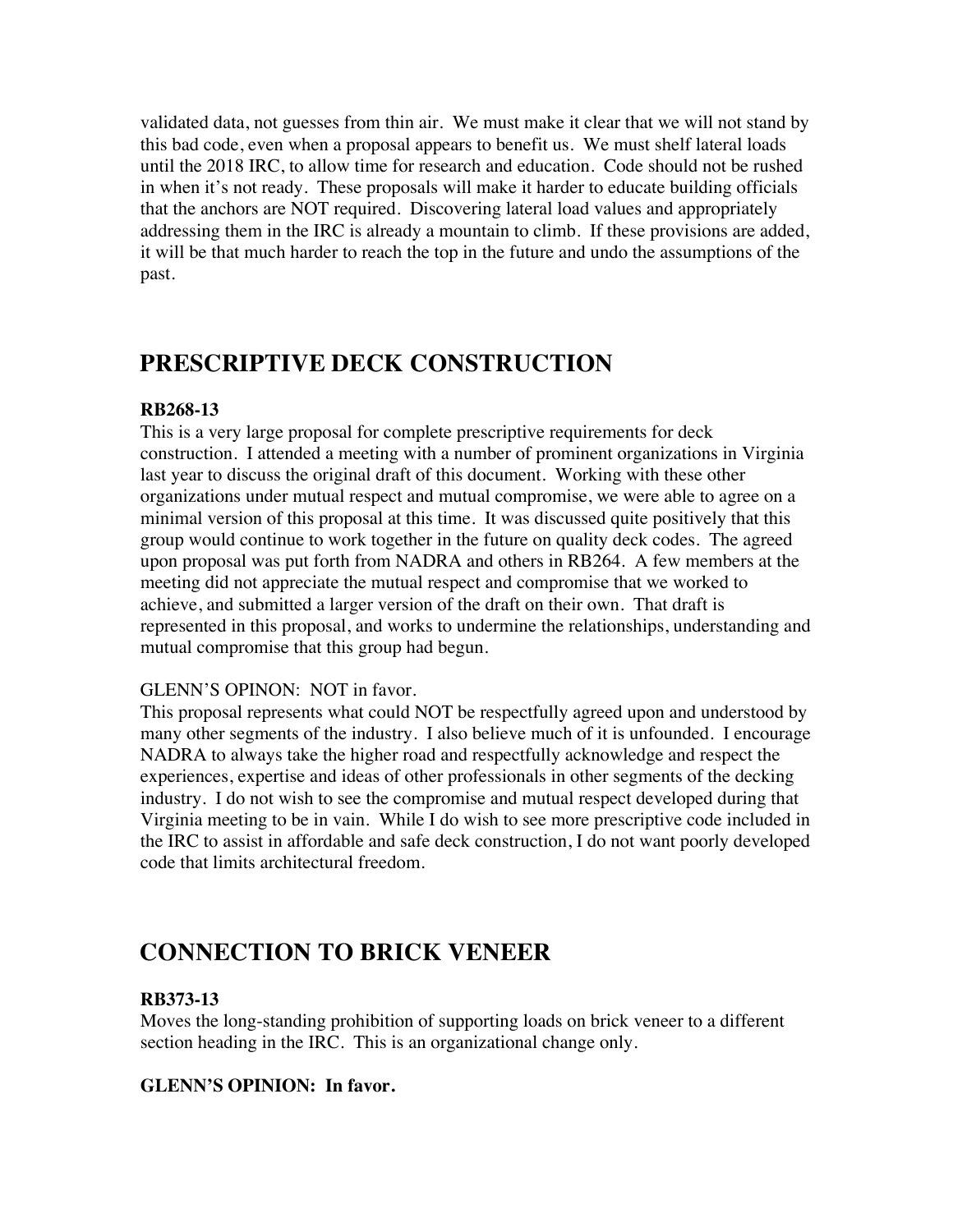This makes sense, and would help builders more quickly find this code provision and understand its implications.

# **OTHER PROPOSALS IDENTIFIED**

# **RB6-13**

Modifies the language regarding when decks don't require a permit. Removes requirement for them to be unattached from the house. Removes 200 square foot maximum for exception.

# **RB8-13**

Requires contractors to submit EPA certificates and a plan complying with 40 CFR 745 to building officials for all work on homes built prior to 1978 when disturbing interior or exterior surfaces.

# **RB15-13**

Restores previous definitions of "balcony" and "decks" in the IRC.

# **RB31-13**

Adds a definition for "spiral stairway" in the IRC. Proposed definition allows more freedom from the IBC definition by omission of the center column from the description.

# **RB42-13**

Includes an exception for decks, sunrooms and similar spaces from requiring protection of glazed openings in windborne debris regions, provided some specifics regarding the wall of the home are satisfied.

# **RB58-13**

NADRA's proposal for removing reference to "guardrail" and rather use the IRC defined term "guard", providing more architectural freedom.

# **RB60-13**

Includes "deck floors" in the floor description for allowable deflection. Officially sets deck floor deflection limits where they have only been previously assumed.

# **RB129-13**

Clarifies that stairways serving decks, porches, balconies and sunrooms are regulated the same as any other stairway. Intends to clarify that landscaping stairs that are NOT serving one of the above features is not required to meet code. This appears to give less restriction to patio pavers. However, "porch" is listed. How will that be understood? Is a patio paver area considered a "porch"? What is a "porch"?

# **RB130-13**